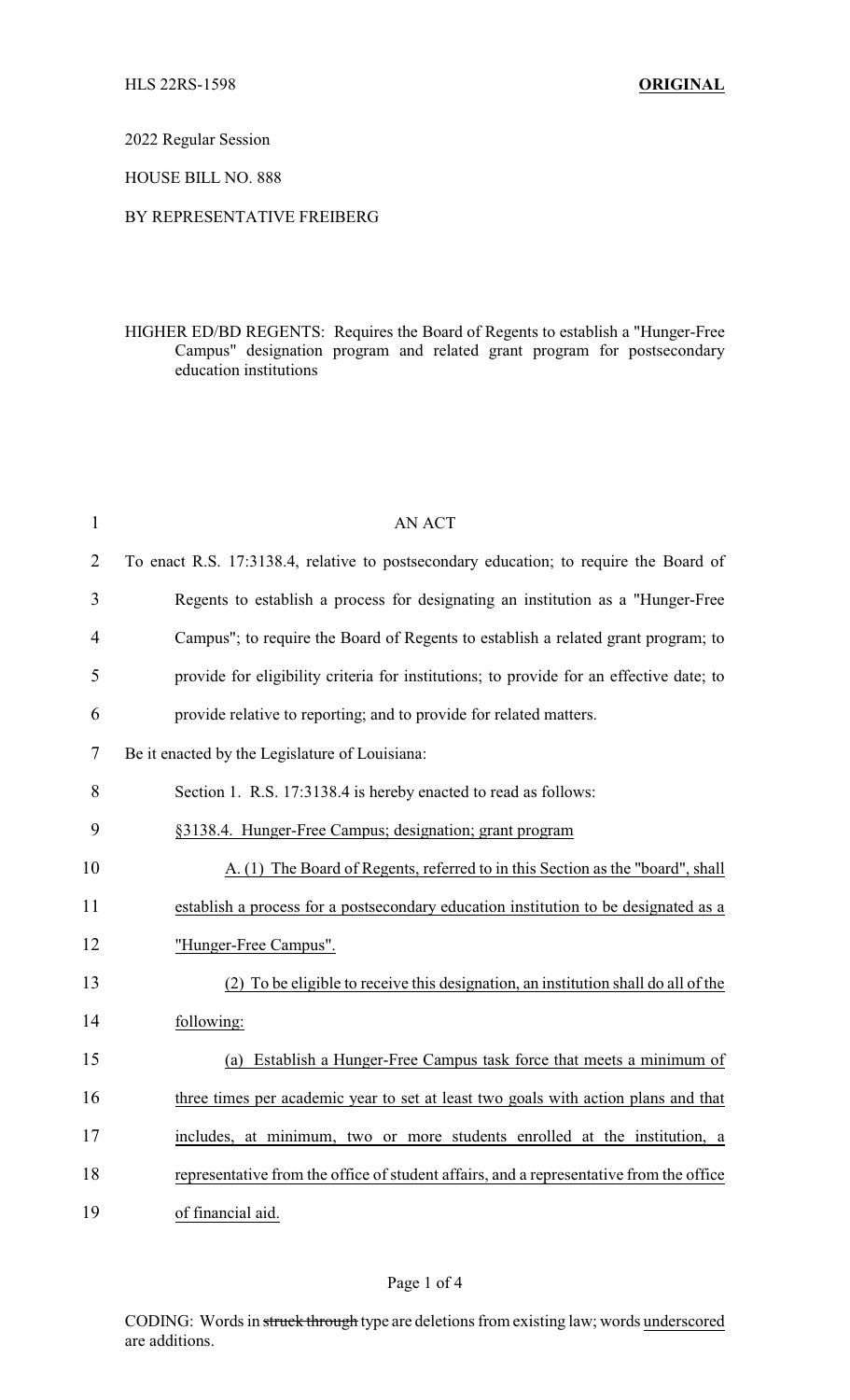| $\mathbf{1}$ | (b) Notify, on an individual basis, students who receive need-based financial             |
|--------------|-------------------------------------------------------------------------------------------|
| 2            | aid of their potential eligibility to receive Supplemental Nutrition Assistance           |
| 3            | Program (SNAP) benefits.                                                                  |
| 4            | (c) Hold or participate in at least one anti-hunger awareness event per                   |
| 5            | academic year.                                                                            |
| 6            | If no campus food pantry or charitable food distribution exists on<br>(d)                 |
| 7            | campus, assess the need to provide access to on-campus food distribution, to a local      |
| 8            | off-campus food pantry, or to an on-campus food pantry.                                   |
| 9            | B. (1) The board shall develop an application process for institutions seeking            |
| 10           | this designation.                                                                         |
| 11           | (2) The board shall review each application and award the initial designation             |
| 12           | to institutions meeting the requirements provided in Subsection A of this Section.        |
| 13           | (3) The designation shall apply for two years.                                            |
| 14           | (4) After receiving the initial designation, an institution may submit a                  |
| 15           | renewal application to the board in accordance with timelines established by the          |
| 16           | board.                                                                                    |
| 17           | (5) If the board determines that the institution meets the requirements                   |
| 18           | specified in Subsection A of this Section based on its renewal application, the           |
| 19           | institution shall receive the designation for an additional two-year period. If the       |
| 20           | board determines that an institution does not meet the requirements, the board shall      |
| 21           | provide written notice to the institution, and the institution shall have forty-five days |
| 22           | from receipt of the notice to correct or amend its renewal application.<br>If the         |
| 23           | institution does not submit a corrected or amended application or if the corrected or     |
| 24           | amended application does not meet the requirements as determined by the board, the        |
| 25           | institution shall not receive the designation for that year.                              |
| 26           | C. (1) The board shall establish a Hunger-Free Campus grant program. The                  |
| 27           | purpose of the program shall be to provide grants to the following:                       |
| 28           | (a) Public postsecondary education institutions designated as "Hunger-Free                |
| 29           | Campuses".                                                                                |

Page 2 of 4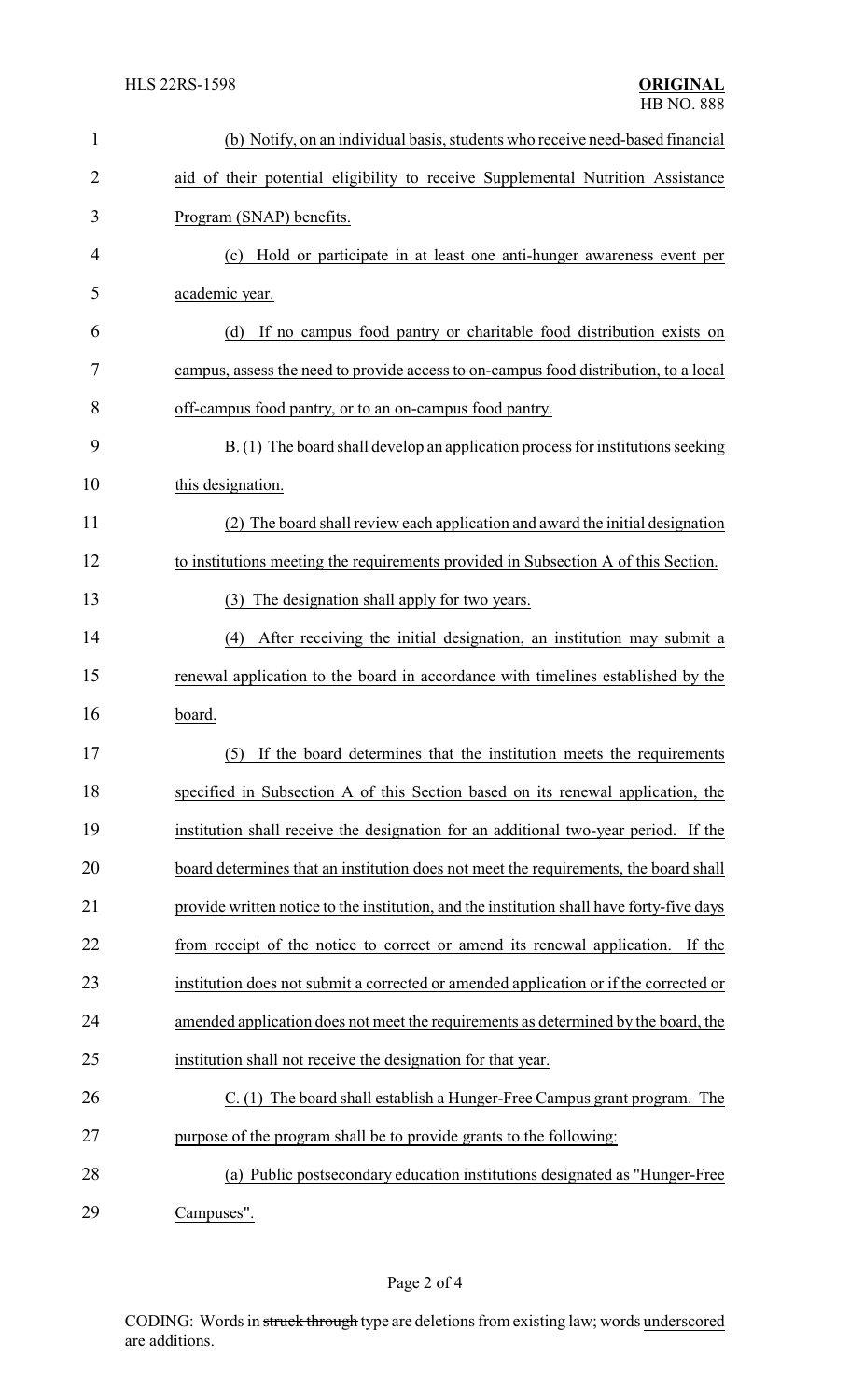| $\mathbf{1}$   | Nonpublic, not-for-profit postsecondary education institutions that<br>(b)               |
|----------------|------------------------------------------------------------------------------------------|
| $\overline{2}$ | disproportionately serve low-income students, as determined by the board, and that       |
| 3              | have been designated as "Hunger-Free Campuses".                                          |
| 4              | (2)<br>The purpose of the grant funding shall be to assist postsecondary                 |
| 5              | education institutions in raising awareness on resources available to address basic      |
| 6              | food needs, leveraging existing infrastructure, maximizing federal programs, and         |
| 7              | building strategic partnerships at the local, state, and national levels to address food |
| 8              | insecurity among students.                                                               |
| 9              | The board shall create an application process for postsecondary<br>(3)                   |
| 10             | institutions seeking grant funding.                                                      |
| 11             | (4) To be eligible for grant funds, postsecondary education institutions must            |
| 12             | meet the criteria provided in Paragraph (1) of this Subsection and demonstrate           |
| 13             | progress or commitment to implementing at least one of the following anti-hunger         |
| 14             | initiatives:                                                                             |
| 15             | The development of a student meal credit sharing program in which<br>(a)                 |
| 16             | students can use either unused or donated meals from other students in prepaid meal      |
| 17             | programs.                                                                                |
| 18             | (b) The establishment of a campus emergency fund to support students with                |
| 19             | emergency expenses, including but not limited to those associated with food, shelter,    |
| 20             | utilities, and childcare.                                                                |
| 21             | (c) The designation of one or more staff persons responsible for assisting               |
| 22             | food insecure students to access nutrition and other basic needs resources, including    |
| 23             | by assisting students with the SNAP application process.                                 |
| 24             | The dissemination, at least once every three academic years, of an<br>(d)                |
| 25             | anonymous campus-wide survey assessing student food security.                            |
| 26             | The establishment of an on-campus food pantry.<br>(e)                                    |
| 27             | (5)<br>The awarding of grants through the program is subject to the                      |
| 28             | appropriation of funds by the legislature for this purpose.                              |